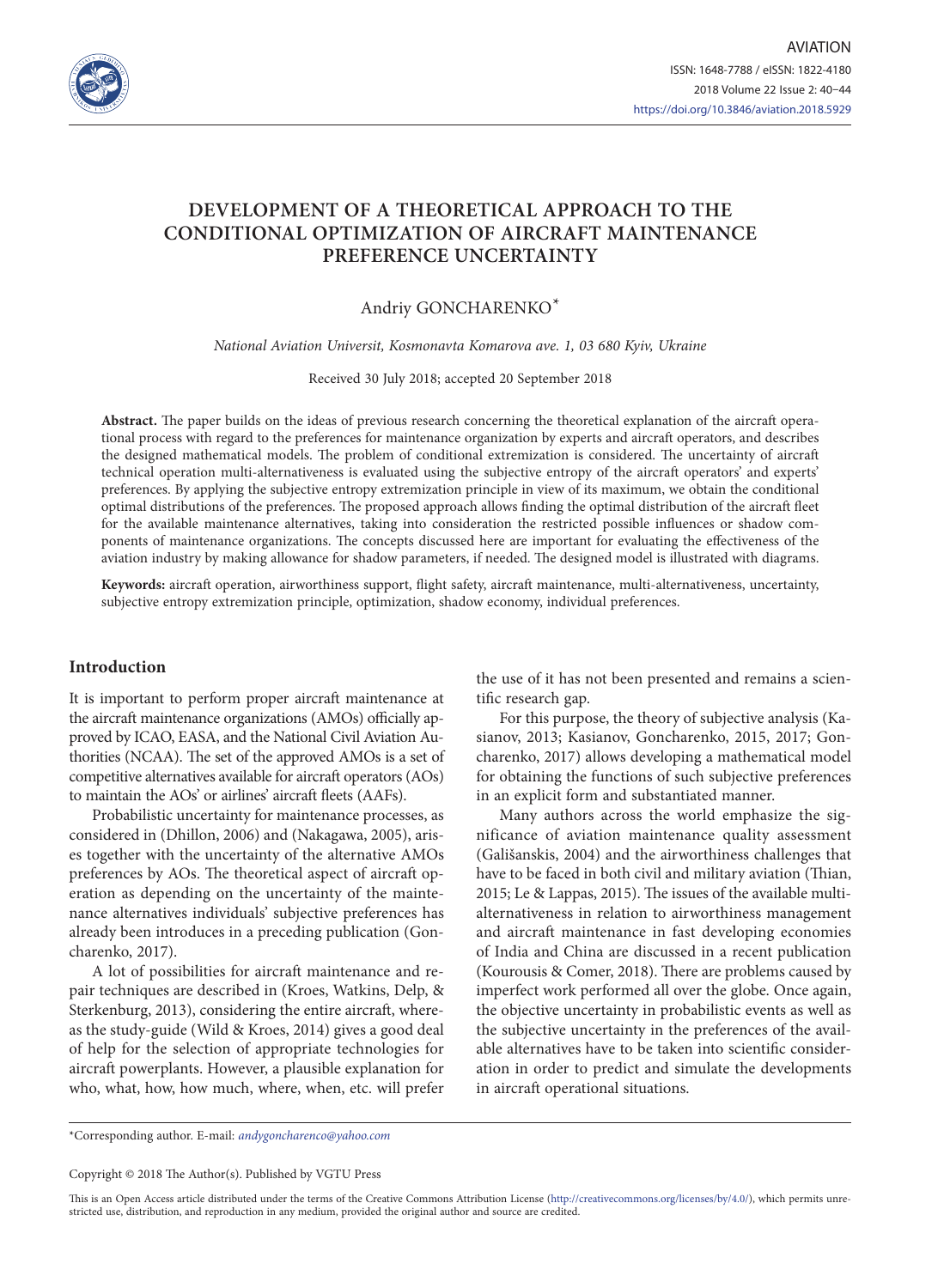Both of these types of uncertainties occur in other fields of aviation activities, for example, airport noise pollution problems (Zaporozhets, Tokarev, & Attenborough, 2011) or dealing with the multi-alternativeness of unmanned aerial vehicle robust system equipment (Sushchenko & Goncharenko, 2016).

The sphere of the subjective analysis entropy paradigm (Kasianov, 2013; Kasianov, Goncharenko, 2015, 2017; Goncharenko, 2017) encompasses aspects of training and education of aviation specialists (Kulyk & Suslova, 2014), decision support in air navigation (Shmelova, Sikirda, Rizun, Salem, & Kovalyov, 2017) as well as the flight support operational radio systems (Solomentsev, Zaliskyi, & Zuiev, 2016).

In all the areas mentioned above, there is a necessity for the evaluation and quantitative estimation of a person's who is responsible for the decision making individual subjective preference system distribution in an explicit view. Even future prospective aviation industry enterprises would definitely require an officially approved maintenance system taking into consideration someone's individual preferences uncertainty measure with regard to achievable operational alternatives.

The aim of the present paper is to develop a model of conditional optimization of the AAFs divergence between two AMOs in the framework of the theory of subjective analysis (Kasianov, 2013; Kasianov & Goncharenko, 2015, 2017; Goncharenko, 2017). That is to obtain mathematical expressions that take into account the AOs' subjective preferences for alternative AMOs in the explicit view, which helps to distribute the AAFs between these two options.

Such an approach implies the use of the subjective entropy maximum principle (SEMP) (Kasianov, 2013). This paper continues the previous research in (Kasianov, 2013; Kasianov & Goncharenko, 2015, 2017; Goncharenko, 2017).

According to the aim, the improved theoretical approach includes the explanation of the aircraft operational process with regard to the maintenance organizations preferences constrained to the AMOs resources. This is a kind of an isoperimetric condition.

Thus, theoretically, the problem setting proposed in the present paper will require one more, additional, extra, constrain (the restriction or limitation of the AMOs resources influence on the required decision making process result) as compared to the previous research conducted in Goncharenko (2017), where only the normalizing condition constrain has been taken into account.

#### **1. Conditional optimization**

A significant part of this problem setting is the consideration of conditional optimality.

It is obvious that the AMOs resources used to achieve the needed impact on the AOs and experts are restricted. It is quite logical to presume that the measured influence of the AMO on the experts has a limitation.

When expressing the arguments of the shadow contributions,  $\left( C_1^H \right)$  is the special utility/effectiveness/cognitive dimensionless (possibly ratio) function, allowing mathematically logarithmic operation (either a score or even a contribution or shadow financial component), which has been obtained by the second AMO in the first expert's opinion;  $C_1^I$  is the corresponding cognitive function of the first inspector for the first AMO;  $C_2^I$ , and  $C_2^{II}$  are the corresponding contributions of the first and second AMO to the cognitive functions of the second inspector), for example:

$$
C_2^I = \Sigma^I - C_1^I; \ C_2^{II} = \Sigma^{II} - C_1^{II}, \tag{1}
$$

where  $\Sigma^I$  and  $\Sigma^{II}$  are the total amounts of the corresponding AMOs' resources granted to persuade both inspectors. We obtain the whole problem setting based on the conditions of Equation (1) with just two independent variables, i.e.  $C_1^I$  and  $C_1^I$ .

For instance, the second expert's preference distribution is obtained from a functional as well as from the operational purpose functional (Kasianov, 2013; Kasianov & Goncharenko, 2015, 2017; Goncharenko, 2017, Eq. (8)). Here the operational purpose functional will be:

$$
\Phi_{\pi_2} = -\pi_2^I \ln \pi_2^I - \pi_2^H \ln \pi_2^H + \beta \pi_2^I \ln \left[ C_2^I \left( C_1^I \right) \right] +
$$
  
\n
$$
\beta \pi_2^H \ln \left[ C_2^H \left( C_1^H \right) \right] + \gamma \left( \pi_2^I + \pi_2^H - 1 \right),
$$
\n(2)

where  $\Phi_{\pi}$  is the operational functional value extremized by the second expert on the set of the two reachable (achievable) alternatives of the possible AMOs;  $\pi_2^I$  is the preference of the first AMO by the second inspector;  $\pi_2^{\text{II}}$ is the preference of the second inspector for the second AMO;  $\beta$  is the endogenous parameter of the inspector's psych;  $\gamma$  is the Lagrange multiplier.

In Equation (2), the member of:  $-\pi_2^I \ln \pi_2^I - \pi_2^{II} \ln \pi_2^{II}$  (3)

is the entropy (measure of uncertainty) of the second inspector's preferences with regard to the two AMOs (the subscripts "2" and superscripts "*I*" and "*II*" by the preference  $\pi$  designation). In the cognitive function, effectiveness function, the member of:

$$
\beta \pi_2^I \ln C_2^I(\cdot) + \beta \pi_2^{II} \ln C_2^{II}(\cdot). \tag{4}
$$

 $\beta > 0$ , because the ideology of the operational purpose functional in Equation (2) implies a raise of the given AMO's preference if the AMO's value increases, i.e. the second inspector prefers the first AMO if he/she gains more use from the first AMO (in the logarithmic scale), the same with the second AMO; the member of:

$$
\left(\pi_2^I + \pi_2^{II} - 1\right) \tag{5}
$$

is the normalizing condition for the second inspector's preferences for the operational alternatives of AMOs.

In accordance with the SEMP, the preferences distributions in the so-called canonical view are obtained with the use of the necessary conditions for the extremum existence in Equation (2):

$$
\frac{\partial \Phi_{\pi_2}}{\partial \pi_2^I} = -\ln \pi_2^I - 1 + \beta \ln C_2^I(\cdot) + \gamma = 0.
$$
 (6)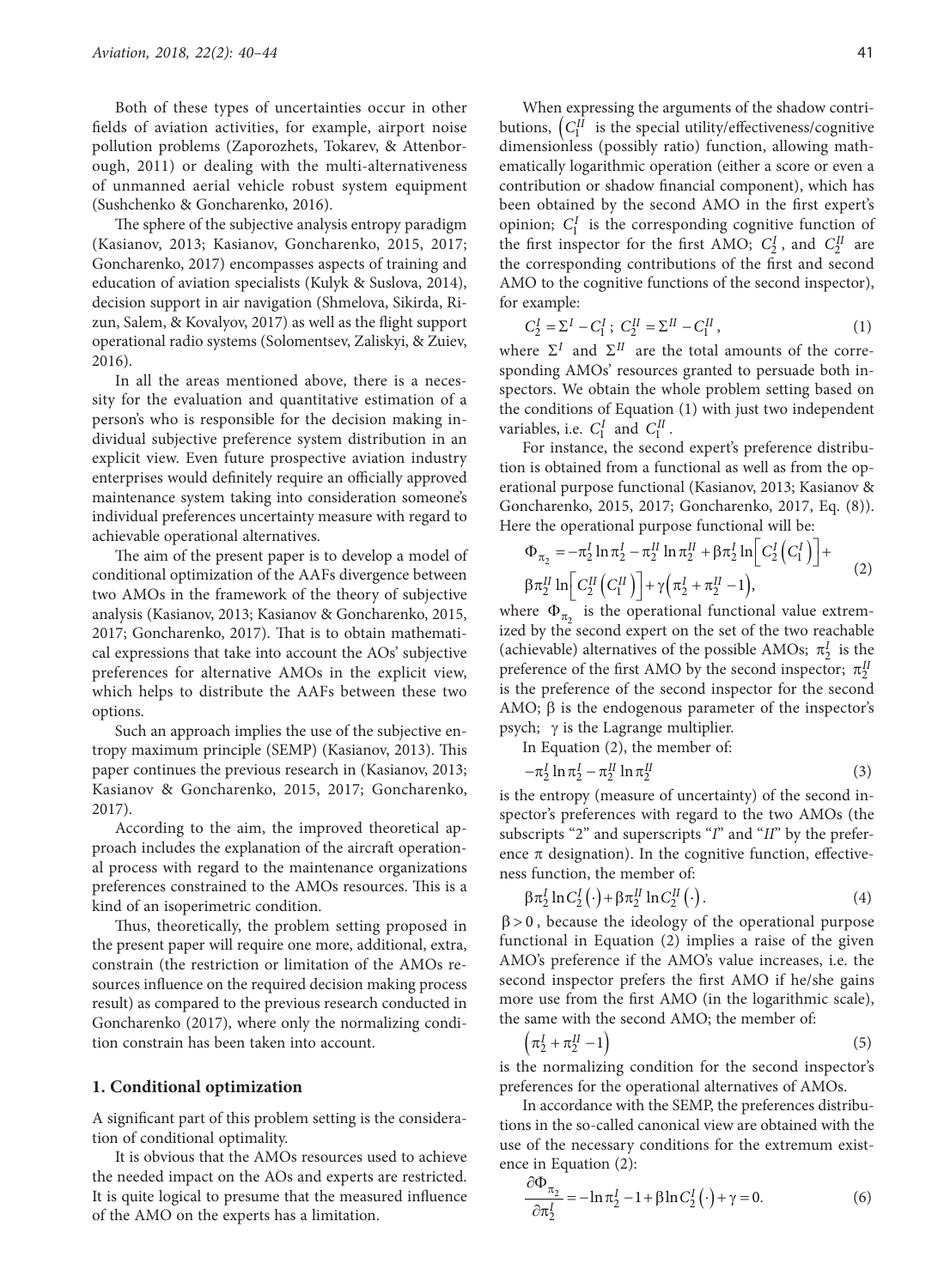By applying the same condition for the second AMO's preference by the second expert as in Equation (6) and using the normalizing condition in Equation (5), it yields the sought extremal canonical view distribution for the preferences:

$$
\pi_2^I \left( C_1^I, C_1^H \right) = \frac{\left[ C_2^I \left( C_1^I \right) \right]^{\beta}}{\left[ C_2^I \left( C_1^I \right) \right]^{\beta} + \left[ C_2^H \left( C_1^H \right) \right]^{\beta}} = \frac{\left( \Sigma^I - C_1^I \right)^{\beta}}{\left( \Sigma^I - C_1^I \right)^{\beta} + \left( \Sigma^H - C_1^H \right)^{\beta}}; \tag{7}
$$

$$
\pi_2^{II}\left(C_1^I,C_1^{II}\right) = \frac{\left(\Sigma^{II}-C_1^{II}\right)^{\beta}}{\left(\Sigma^{I}-C_1^I\right)^{\beta}+\left(\Sigma^{II}-C_1^{II}\right)^{\beta}}.
$$

Then, the AO's preferences are obtained from a functional, similar to the operational purpose functional (Kasianov, 2013; Kasianov, Goncharenko, 2015, 2017; Goncharenko, 2017, Eq. (9)):

$$
\Phi_{\pi_{AO}} = -\pi_I \ln \pi_I - \pi_{II} \ln \pi_{II} +
$$
\n
$$
\beta \pi_I \Big[ F_I \pi_1^I \Big( C_1^I, C_1^{II} \Big) \pi_2^I \Big( C_1^I, C_1^{II} \Big) \Big] +
$$
\n
$$
\beta \pi_{II} \Big[ F_{II} \pi_1^{II} \Big( C_1^I, C_1^{II} \Big) \pi_2^{II} \Big( C_1^I, C_1^{II} \Big) \Big] +
$$
\n
$$
\gamma \big( \pi_I + \pi_{II} - 1 \big),
$$
\n(8)

where  $\Phi_{\pi_{AO}}$  is the operational purpose functional value optimized (extremized) by the AO on the set of the two reachable (achievable) alternatives for him/her of the possible AMOs;  $\pi_I$  is the preference of the first AMO;  $\pi_{II}$  is the preference of the second AMO;  $\beta$  is the endogenous parameter of the AO's psych (it is deemed unchanged by its absolute value  $\left|\beta\right|$  as of the inspectors', which also presumably simplifies the problem setting, although in Equation (8), with the same module  $\left|\beta\right|$ , it is also a positive value, i.e.  $\beta > 0$ );  $F_I$  and  $F_{II}$  are the cognitive functions (utility/score) obtained by the first and second AMO in the AO's opinion respectively;  $\pi_1^I$  and  $\pi_1^{II}$  are the corresponding preferences of the first inspector for the AMOs.

$$
\pi_{I}\left(C_{1}^{I}, C_{1}^{II}\right) = \frac{e^{\beta\left(F_{I}\pi_{1}^{I}\pi_{2}^{I}\right)}}{e^{\beta\left(F_{I}\pi_{1}^{I}\pi_{2}^{I}\right)} + e^{\beta\left(F_{II}\pi_{1}^{II}\pi_{2}^{II}\right)}}; \n\pi_{II}\left(C_{1}^{I}, C_{1}^{II}\right) = \frac{e^{\beta\left(F_{II}\pi_{1}^{II}\pi_{2}^{II}\right)}}{e^{\beta\left(F_{I}\pi_{1}^{I}\pi_{2}^{I}\right)} + e^{\beta\left(F_{II}\pi_{1}^{II}\pi_{2}^{II}\right)}}.
$$
\n(9)

Now, it is necessary to note that in the case of Equations (2)–(9), the  $\beta > 0$ , because each player, the experts (representatives of ICAO, EASA, and NCAA) and AOs, seeks the maximum benefit for himself/herself and the AAFs are divided between the AMOs in accordance with the preferences distributions.

The necessary conditions for the preferences extremums for the first of the Equations of (9) are:

$$
\frac{\partial \pi_I (C_1^I, C_1^H)}{\partial C_1^I} = \left(\frac{\partial \pi_I}{\partial C_1^I}\right) + \frac{\partial \pi_I}{\partial \beta} \frac{\partial \beta_I}{\partial C_1^I} + \frac{\partial \pi_I}{\partial F_I} \frac{\partial F_I}{\partial C_1^I} + \frac{\partial \pi_I}{\partial F_{II}} \frac{\partial F_{II}}{\partial C_1^I} + \frac{\partial \pi_I}{\partial F_{II}} \frac{\partial F_{II}}{\partial C_1^I} + \frac{\partial \pi_I}{\partial F_{II}} \frac{\partial F_I}{\partial C_1^I} + \frac{\partial \pi_I}{\partial F_{II}} \frac{\partial F_I}{\partial C_1^I} + \frac{\partial \pi_I}{\partial F_{II}} \frac{\partial F_I}{\partial C_1^I} + \frac{\partial \pi_I}{\partial F_{II}} \frac{\partial F_{II}}{\partial C_1^I} + \frac{\partial \pi_I}{\partial F_{II}} \frac{\partial F_{II}}{\partial C_1^I} = 0.
$$
  
\nHere, in Equation (10)  $\frac{\partial \pi_I (C_1^I, C_1^{II})}{\partial C_1^I}; \frac{\partial \beta_I}{\partial C_1^I}; \frac{\partial F_I}{\partial C_1^I}; \frac{\partial F_I}{\partial C_1^I}; \frac{\partial F_I}{\partial C_1^I} \text{ are partial but complete\nderivatives and  $\left(\frac{\partial \pi_I}{\partial C_1^I}\right); \frac{\partial \pi_I}{\partial \beta}; \frac{\partial \pi_I}{\partial F_I}; \frac{\partial \pi_I}{\partial F_{II}}; \frac{\partial \pi_I}{\partial F_{II}}; \frac{\partial \pi_I}{\partial F_{II}^I}; \frac{\partial \pi_I}{\partial F_{II}^I}; \frac{\partial \pi_I}{\partial F_{II}^I}; \frac{\partial \pi_I}{\partial F_{II}^I}$   
\n $\frac{\partial \pi_I}{\partial \pi_I^I}; \frac{\partial \pi_I}{\partial \pi_I^I}$  are partial derivatives with respect to their  
\narguments.$ 

## **2. Results**

Since the first of the Equations of (9) does not depend on  $C_1^I$  in an explicit way and the functions of  $\beta$  ,  $F_I$  , and  $F_{II}$ do not depend upon it at all, in the considered problem setting, then

$$
\left(\frac{\partial \pi_I}{\partial C_1^I}\right) = \frac{\partial \beta}{\partial C_1^I} = \frac{\partial F_I}{\partial C_1^I} = \frac{\partial F_{II}}{\partial C_1^I} = 0.
$$
\n(11)

Because of that condition in Equation (11),

$$
\frac{\partial \pi_I}{\partial \beta} \frac{\partial \beta}{\partial C_1^I} = \frac{\partial \pi_I}{\partial F_I} \frac{\partial F_I}{\partial C_1^I} = \frac{\partial \pi_I}{\partial F_{II}} \frac{\partial F_{II}}{\partial C_1^I} = 0.
$$
 (12)

By substituting Equations (11) and (12) for their values into Equation (10), instead we get:

$$
\frac{\partial \pi_I}{\partial C_1^I} = \frac{\partial \pi_I}{\partial \pi_1^I} \frac{\partial \pi_I^I}{\partial C_1^I} + \frac{\partial \pi_I}{\partial \pi_1^I} \frac{\partial \pi_I^I}{\partial C_1^I} + \frac{\partial \pi_I}{\partial \pi_2^I} \frac{\partial \pi_I^I}{\partial C_1^I} + \frac{\partial \pi_I}{\partial \pi_2^I} \frac{\partial \pi_I^I}{\partial C_1^I} = 0.
$$
\n
$$
\frac{\partial \pi_I}{\partial \pi_1^I} = \frac{\beta (F_I \pi_2^I) e^{\beta (F_I \pi_1^I \pi_2^I + F_{II} \pi_1^I \pi_2^I)}}{(e^{\beta F_I \pi_1^I \pi_2^I} + e^{\beta F_{II} \pi_1^I \pi_2^I})^2};
$$
\n
$$
\frac{\partial \pi_I}{\partial \pi_1^I} = \frac{-\beta (F_{II} \pi_2^I) e^{\beta (F_I \pi_1^I \pi_2^I + F_{II} \pi_1^I \pi_2^I)}}{(e^{\beta (F_I \pi_1^I \pi_2^I)} + e^{\beta (F_{II} \pi_1^I \pi_2^I)})^2};
$$
\n
$$
\frac{\partial \pi_I}{\partial \pi_2^I} = \frac{\beta (F_I \pi_1^I) e^{\beta (F_I \pi_1^I \pi_2^I + F_{II} \pi_1^I \pi_2^I)}}{(e^{\beta (F_I \pi_1^I \pi_2^I)} + e^{\beta (F_{II} \pi_1^I \pi_2^I)})^2};
$$
\n
$$
\frac{\partial \pi_I}{\partial \pi_2^I} = \frac{-\beta (F_{II} \pi_1^I) e^{\beta (F_I \pi_1^I \pi_2^I + F_{II} \pi_1^I \pi_2^I)}}{(e^{\beta (F_I \pi_1^I \pi_2^I)} + e^{\beta (F_{II} \pi_1^I \pi_2^I)})^2}.
$$
\n(14)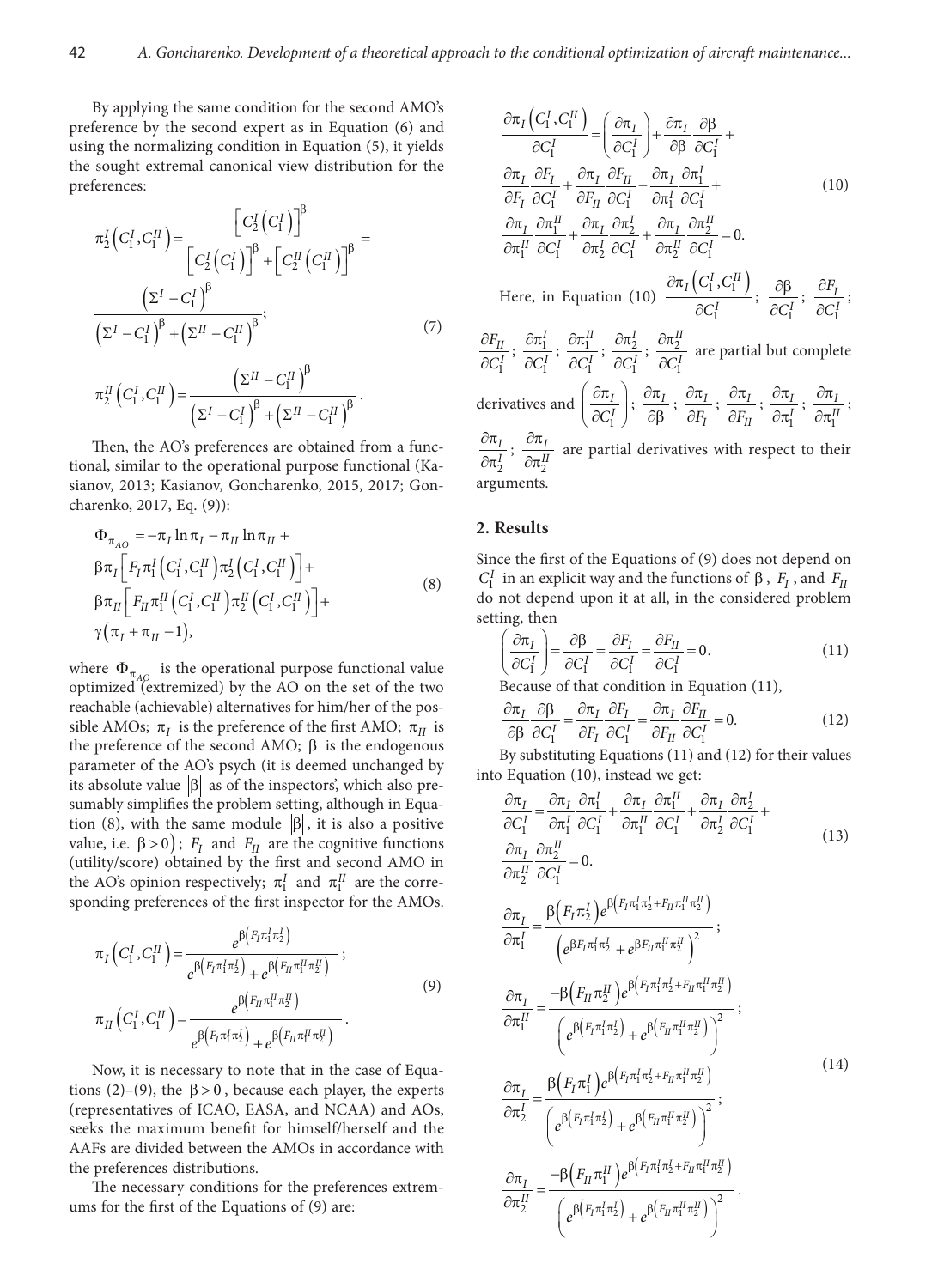After the use of the operational purpose functional (Kasianov, 2013; Kasianov, Goncharenko, 2015, 2017; Goncharenko, 2017, Eq. (8)):

$$
\Phi_{\pi_1} = -\pi_1^I \ln \pi_1^I - \pi_1^{II} \ln \pi_1^{II} + \beta \pi_1^I \ln C_1^I + \beta \pi_1^{II} \ln C_1^{II} + \gamma \left( \pi_1^I + \pi_1^{II} - 1 \right);
$$
\n(15)

$$
\frac{\partial \pi_1^I}{\partial C_1^I} = \frac{\beta \left(C_1^I\right)^{\beta - 1} \left(C_1^H\right)^{\beta}}{\left[\left(C_1^I\right)^{\beta} + \left(C_1^H\right)^{\beta}\right]^2};
$$
\n
$$
\frac{\partial \pi_1^H}{\partial C_1^I} = \frac{-\beta \left(C_1^H\right)^{\beta} \left[\left(C_1^I\right)^{\beta - 1}\right]}{\left[\left(C_1^I\right)^{\beta} + \left(C_1^H\right)^{\beta}\right]^2}.
$$
\n(16)

From Equations (2) and (7), it follows that:

$$
\frac{\partial \pi_2^I}{\partial C_1^I} = \frac{-\beta \left(\Sigma^I - C_1^I\right)^{\beta - 1} \left(\Sigma^I - C_1^I\right)^{\beta}}{\left[\left(\Sigma^I - C_1^I\right)^{\beta} + \left(\Sigma^I - C_1^I\right)^{\beta}\right]^2};
$$
\n
$$
\frac{\partial \pi_2^I}{\partial C_1^I} = \frac{+\beta \left(\Sigma^I - C_1^I\right)^{\beta} \left[\left(\Sigma^I - C_1^I\right)^{\beta - 1}\right]}{\left[\left(\Sigma^I - C_1^I\right)^{\beta} + \left(\Sigma^I - C_1^I\right)^{\beta}\right]^2}.
$$
\n(17)

By inserting Equations (14), (16), and (17), into Equation (13), we get the expression:

$$
\frac{\beta^{2} e^{\beta \left(F_{I}\pi_{1}^{I}\pi_{2}^{I} + F_{II}\pi_{1}^{II}\pi_{2}^{I}\right)}}{\left(e^{\beta F_{I}\pi_{1}^{I}\pi_{2}^{I}} + e^{\beta F_{II}\pi_{1}^{II}\pi_{2}^{I}\right)^{2}}\right|} \frac{\left(C_{1}^{I}\right)^{\beta-1} \left(C_{1}^{II}\right)^{\beta} \left(F_{I}\pi_{2}^{I}\right)}{\left[\left(C_{1}^{I}\right)^{\beta} + \left(C_{1}^{II}\right)^{\beta}\right]^{2}} - \frac{\left(F_{I}\pi_{1}^{I} + F_{II}\pi_{1}^{II}\right)\left(\sum I - C_{1}^{I}\right)^{\beta-1} \left(\sum II - C_{1}^{II}\right)^{\beta}}{\left[\left(\sum I - C_{1}^{I}\right)^{\beta} + \left(\sum II - C_{1}^{II}\right)^{\beta}\right]^{2}}\right] = 0.
$$
\n(18)

The results of the modelling, for example, for the first inspector's preference functions obtained as the solution of the conditional optimization of the functional Equation (15), are shown in Figures 1 and 2.

When illustrating the application of the results of the derivation of the analytic solution to the considered objective functional, it should be mentioned that the theoretical contemplations of the present paper are centered at the principle dependences. Therefore, some simplifications with allowable values of fictitious parameters seem to be appropriate.

Consider the  $\beta = 2$  parameter value, illustrated in the example shown in Figures 1 and 2.



Figure 1. Changes of the first inspector's preferences for the first maintenance organization



Figure 2. Changes of the first inspector's preferences for the second maintenance organization

#### **3. Discussion**

In Figures 1 and 2, the designation of  $p_{1,I} ( C_{1,I} , \ldots )$ stands for the first inspector's preferences functions obtained as a solution of the conditional optimization  $\pi_1^I(\cdot)$ of the functional Equation (15);  $C_{1,I}$  stands for  $C_1^I$ , and  $C_1^{II}$  takes the values of 100; 300; 600; and 900 respectively;  $p_{1\_II}\big(C_{1\_I}, \ldots\big)$  depicts  $\pi_1^{II}\big(\cdot\big)$  .